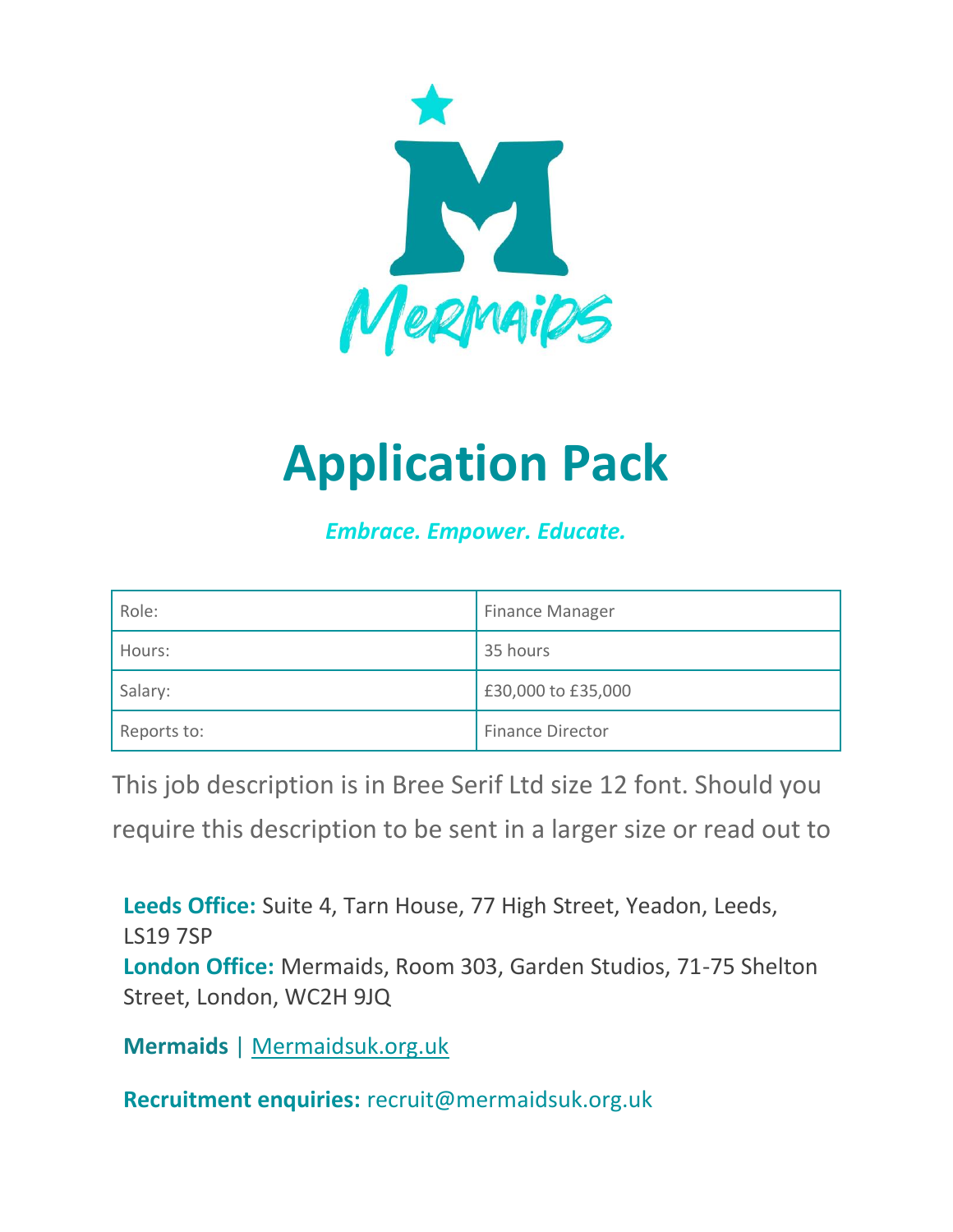### you, please contact 0800 801 0400 or email

### [info@mermaidsuk.org.uk.](mailto:info@mermaidsuk.org.uk)

### **Contents**

| Page           | Item                      |
|----------------|---------------------------|
| $\overline{2}$ | A little bit about us     |
| 3              | Message from the CEO      |
| 5              | Message from the Chair    |
| 6              | Role Description          |
| 9              | <b>Person Description</b> |
| 11             | <b>Key Terms</b>          |
| 12             | The application process   |

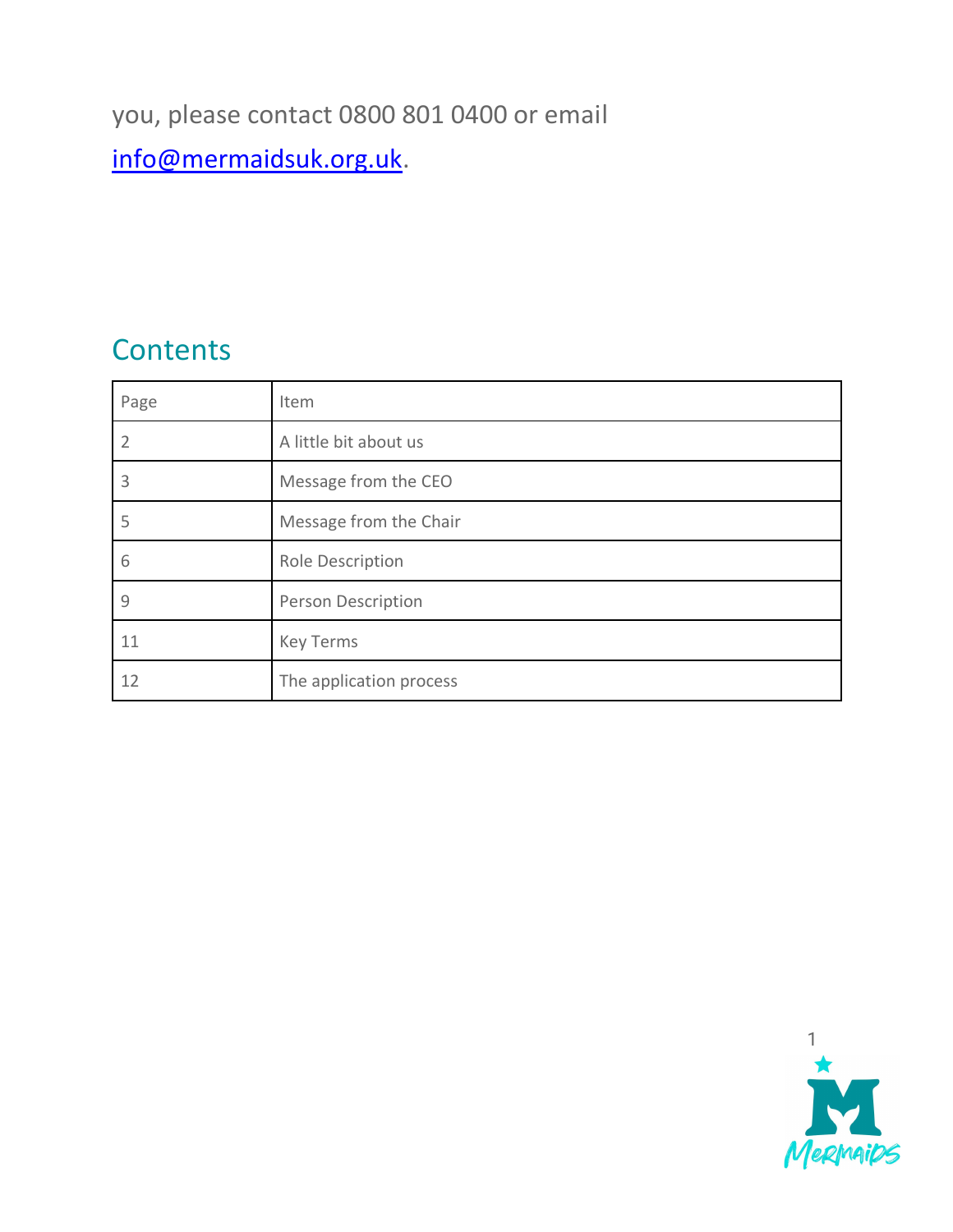### A little bit about us…

We use 'trans' as an umbrella term for people that are binary trans, non-binary, genderqueer, genderfluid, agender or of other non-cisgender genders, including those of non-Western origin.

### The Charity

Mermaids has been supporting trans children, young people, and their families since 1995. Mermaids has evolved into one of the UK's leading LGBTQ+ charities, empowering thousands of people with its secure online communities, local community groups, helpline services, web resources, events, training, legal support, policy and stakeholder engagement and residential weekends.

We also seek to educate and inform wider society on gender identity by helping professionals accommodate and reassure gender diverse young people. Over the years, we've seen many changes in the language and understanding surrounding gender issues, but one thing remains the same: trans children deserve the freedom and confidence to explore their gender identity wherever their journey takes them, free from fear, isolation and discrimination.

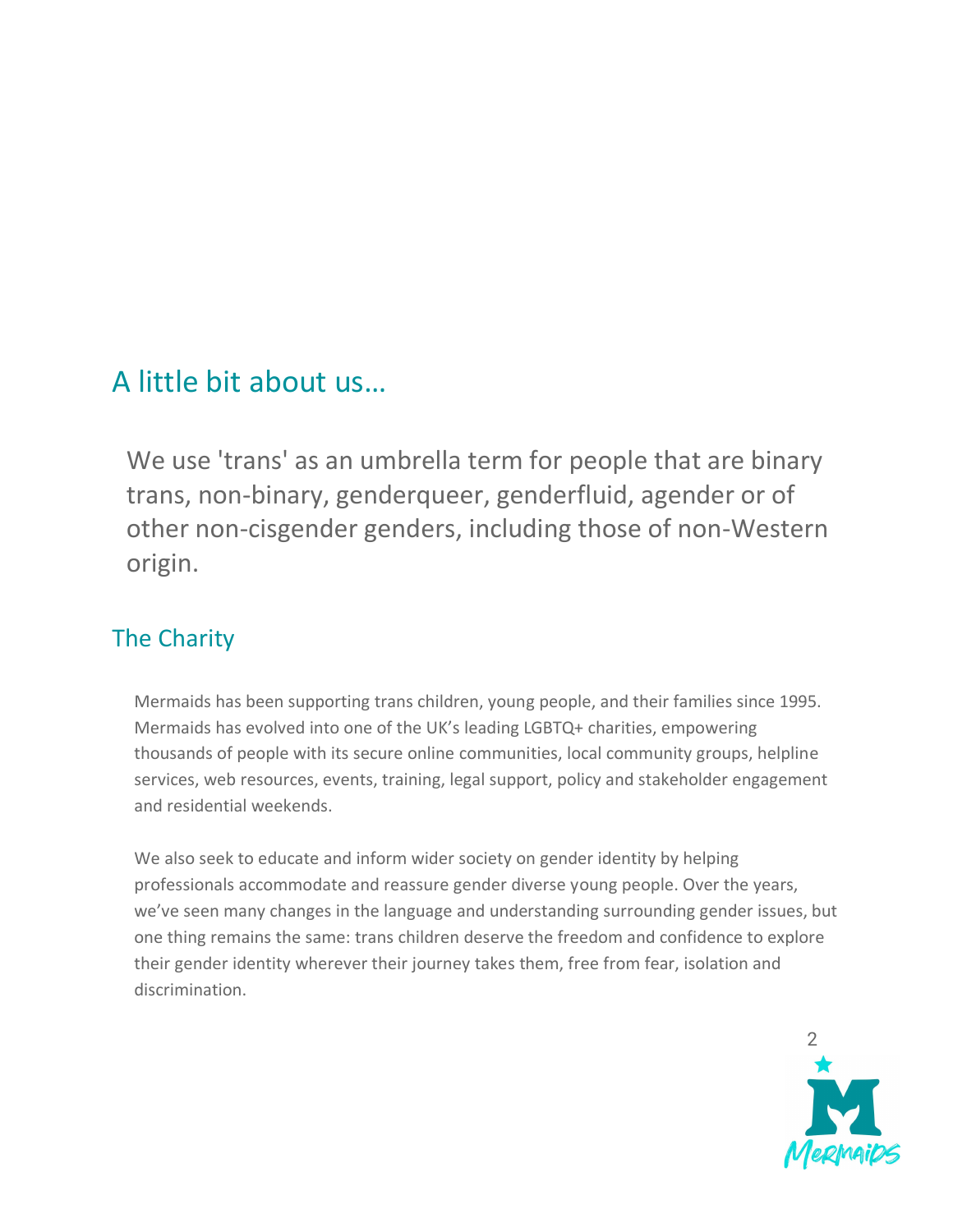### What You Can Expect

There's no other organisation like Mermaids. Whatever you do here you will be supporting our work to achieve our mission and make positive change for trans people for generations to come. In return, we recognise and value our people. You'll have our full support, training and opportunities for professional development, along with a contributory pension and good holiday entitlement.

### Message from the CEO

Thank you for your interest in the role of Finance Manager with Mermaids. This is a truly exciting time to join the charity; there's no other organisation like Mermaids. Whatever you do here you will be supporting our work to achieve our mission and make positive change for transgender, non-binary, gender diverse children and young people for generations to come. Given the challenges facing young transgender people on numerous fronts, it is more important than ever for the charity to step up.



If you want to be involved in one of the most significant civil rights movements of our time, then this is where you need to be.

I believe that Mermaids is a great place to work, and we are proud to have a culture that is welcoming, open, friendly, and collaborative. Of course, we welcome applications from all sections of the community, and we are committed to being a diverse and inclusive organisation so that we can reflect and represent all trans and gender diverse young people in the UK.

If you have the passion and drive to help us achieve our vision. I look forward to hearing from you and, hopefully, joining us soon.

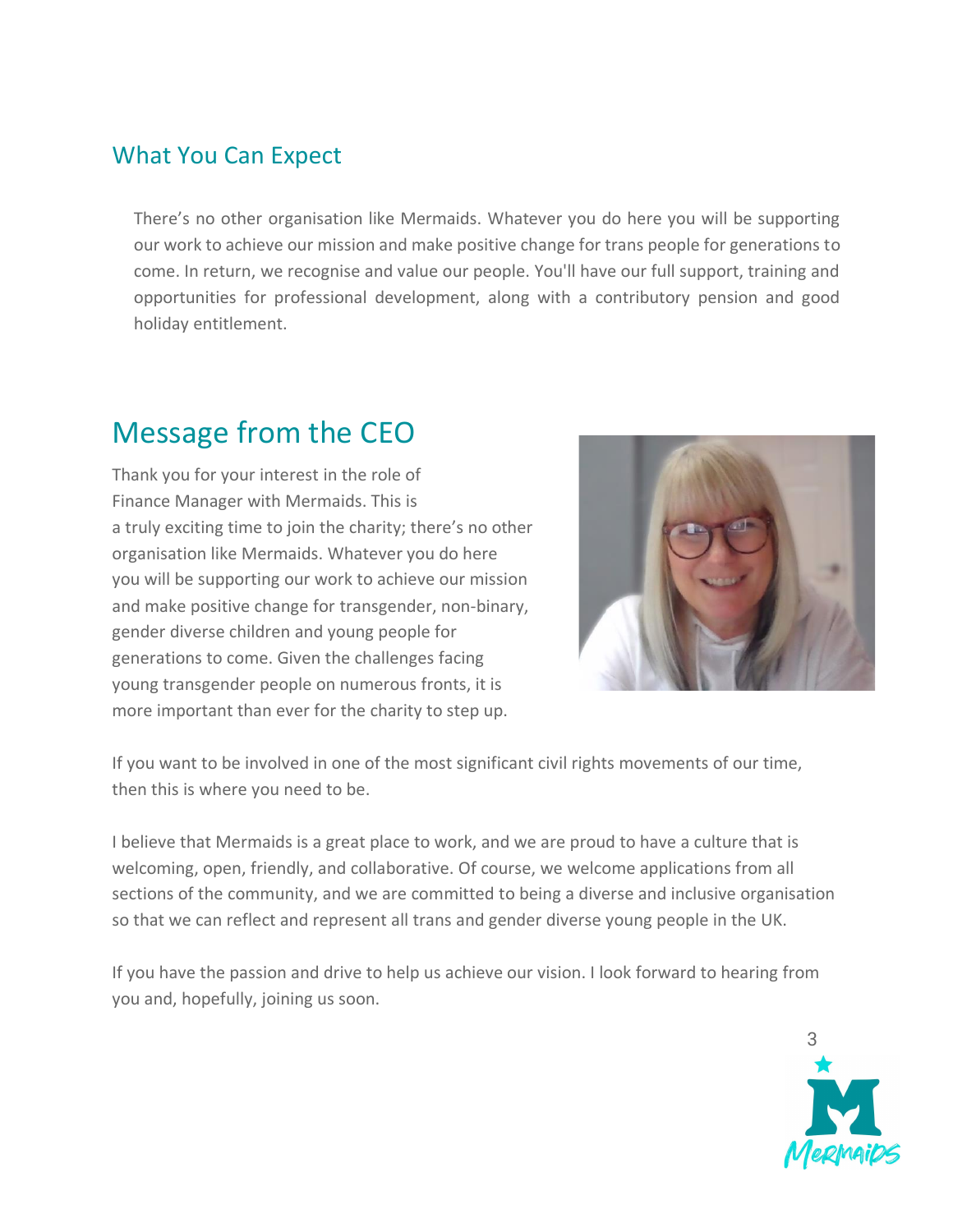Yours, Susie Green CEO

### Message from the Chair

Mermaids is a wonderful place to work. Our team, staff and volunteers work together to support gender diverse young people and their families in an ever-expanding myriad of ways.

It is not always easy to undertake our work, but it is really important that we are here, we are growing, and that we stand up for the community we support. This makes for very satisfying work.



The trustees are involved and take our responsibilities to the charity seriously. We are proud of the team (and often in awe of them) and it is our job to enable them to play their parts as fully as possible. We care about diversity - we want to have as many different voices as possible at Mermaids; I really hope you will consider joining us.

Belinda Bell Chair

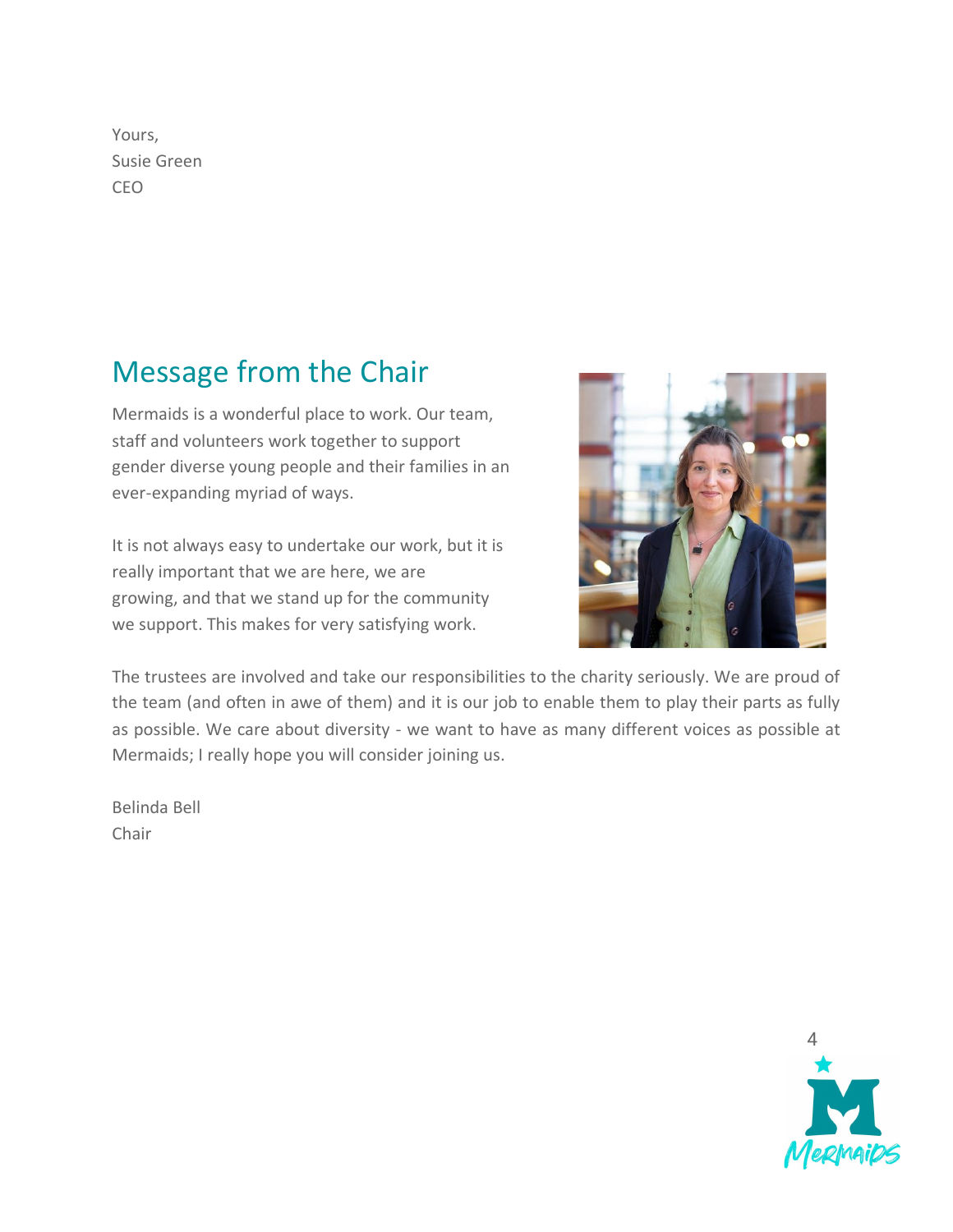### **Role Description**

### Finance Manager

The young people, children, and families that we support are at the heart of everything we do at Mermaids. The work that we do has significantly expanded and we now need a highly effective and experienced Finance Manager to assist in supporting Finance Director, day-today running of the finance department, and to line manage the Finance Officer.

Mermaids is an equal opportunity employer. We encourage applications from those with lived experiences (directly or indirectly) and/or close ties to the LGBTQIA+ community. We actively support and encourage people from a variety of backgrounds and experiences to join us and shape what we do. We are particularly keen to receive applications from BPOC (black and people of colour) and/or disabled and trans candidates.

#### Purpose of the role

As a growing charity Mermaids has been successful in raising awareness of the difficulties facing transgender children and young people, and campaigning for better education, treatment, and acceptance of the same. The work that we do has expanded in both staff numbers and budget, and we now need an effective and skilled Finance Manager.

Supporting our operational and service delivery teams, you will be responsible for all our daily financial duties, delegating some tasks to our Finance Officer as appropriate. As the main point of contact for stakeholders and staff you will have a varied workload and must be able to manage conflicting priorities, ensuring the efficient and accurate delivery of our financial responsibilities.

#### Key Objectives

● To support the day-to-day financial work of the charity, providing a friendly, accessible

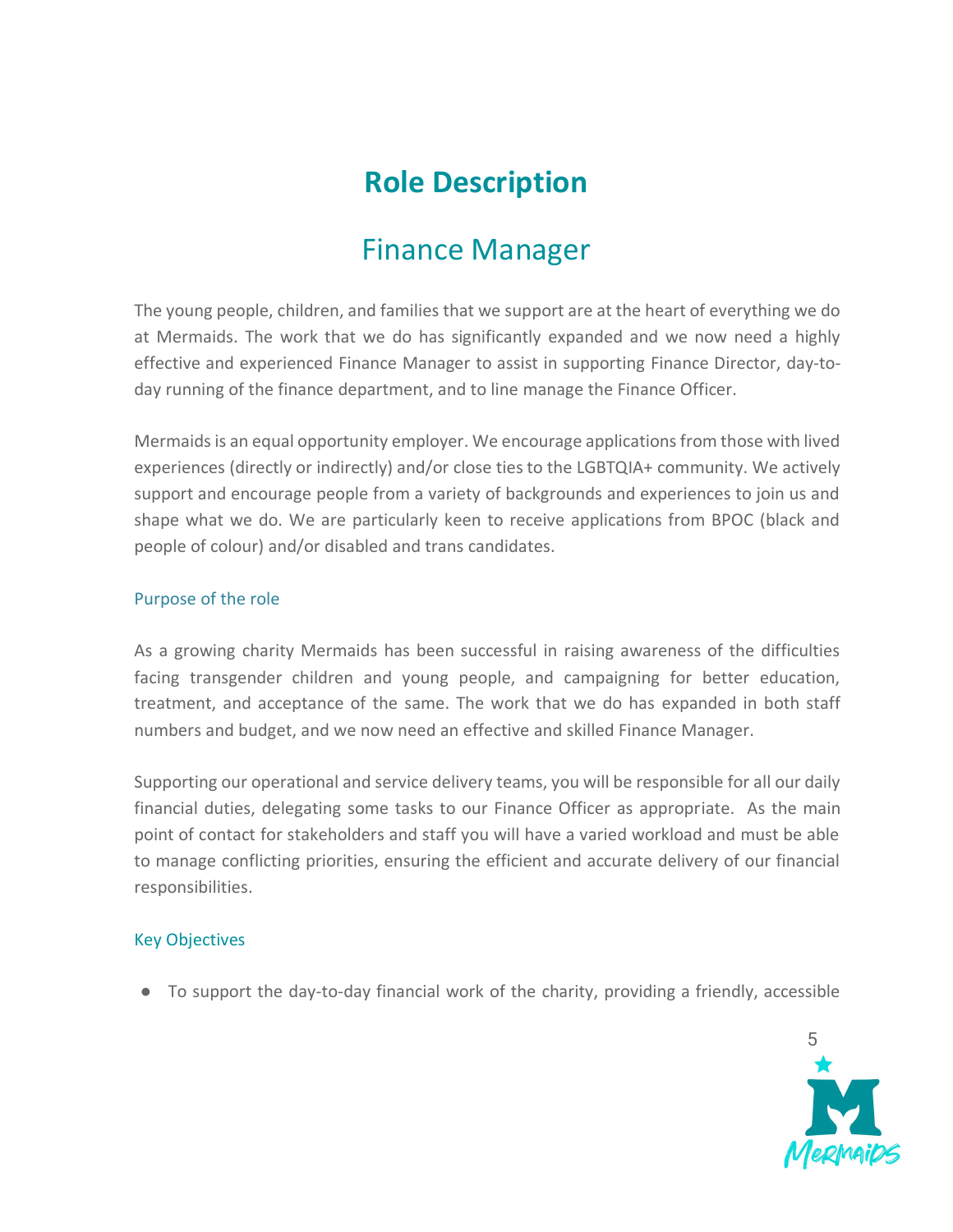and professional outlook to incoming queries and ensuring incoming emails are responded to fully and promptly

● To ensure the smooth running of all financial aspects of Mermaids including day to day bookkeeping and oversight of income and expenditure

#### Key Responsibilities

- Maintain internal accounts for Mermaids through accounting systems (currently Quickbooks).
- Working closely with the Training team, manage invoice production and timely payment for our growing training and consultancy work, liaising with external agencies regarding supplier information and outstanding payments.
- Manage expense payments for staff and volunteers.
- Produce financial management reports as required.
- Undertake all administrative duties required with the role.
- Manage the monthly payroll accounting in liaison with our external payroll bureau.
- Perform monthly bank and control account reconciliations.
- Assist in the preparation of the year-end financial statements.
- Follow Mermaids' financial policies and procedures as set out in the Finance Manual demonstrating effectiveness and ongoing monitoring.
- Assist the Finance Director in strategic financial issues and supporting the Board and Finance Committee.

#### General Responsibilities

- Conduct the duties of the job description in accordance with the operational policies of Mermaids, including but not limited to the diversity policy and code of conduct.
- Maintain good working relations with Finance Team members, staff, volunteers and other stakeholders.
- Manage own time effectively and ensure attention to detail at all times.
- Undertake any other reasonable duties as may be required.

This is an outline role description and may be subject to change in consultation with the post holder. Some of the day-to-day responsibilities will be delegated to the Finance Officer.

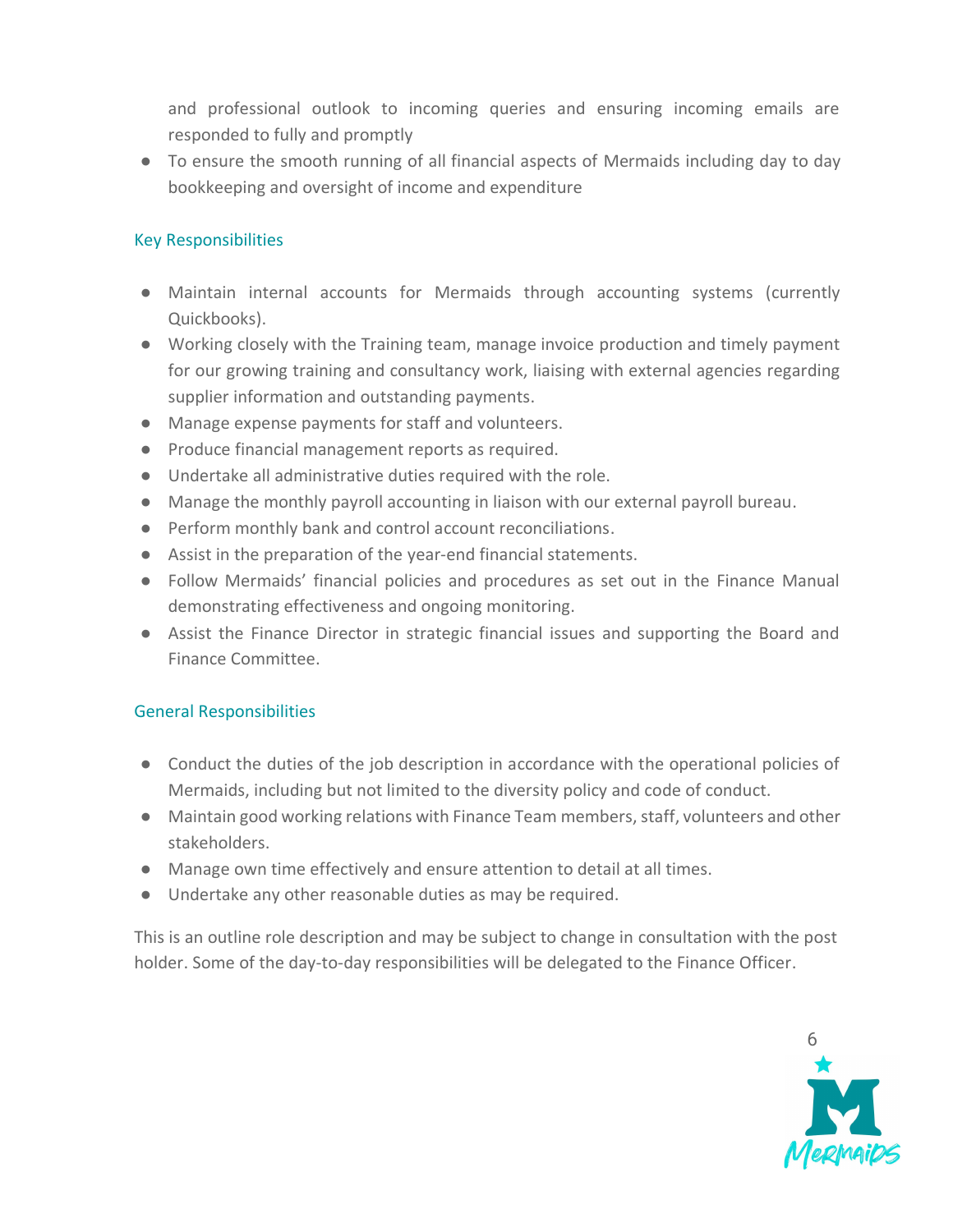## **Person Specification**

# Finance Manager

| You should be able to demonstrate<br>that you meet the following criteria: | <b>Measured by:</b>    |
|----------------------------------------------------------------------------|------------------------|
| $E = E$ ssential                                                           | $A = Application Form$ |

 $D = Desirable$   $I = Interview$ 

|   | <b>QUALIFICATIONS &amp; RELEVANT EXPERIENCE, KNOWLEDGE &amp; SKILLS</b>            |     |
|---|------------------------------------------------------------------------------------|-----|
| D | Recognised accounting qualification or part qualified.                             | A/I |
| Ε | Experience of using computer accounting systems such as<br>QuickBooks or SAGE.     | A/I |
| D | Knowledge of Charity Finance issues and reporting<br>requirements.                 | A/I |
| Ε | Excellent verbal and written communication skills.                                 | A/I |
| Ε | Excellent Excel skills including producing reports and analysing<br>data.          | A/I |
| Ε | Good partnership working skills, building trust and acting as a<br>representative. | A/I |

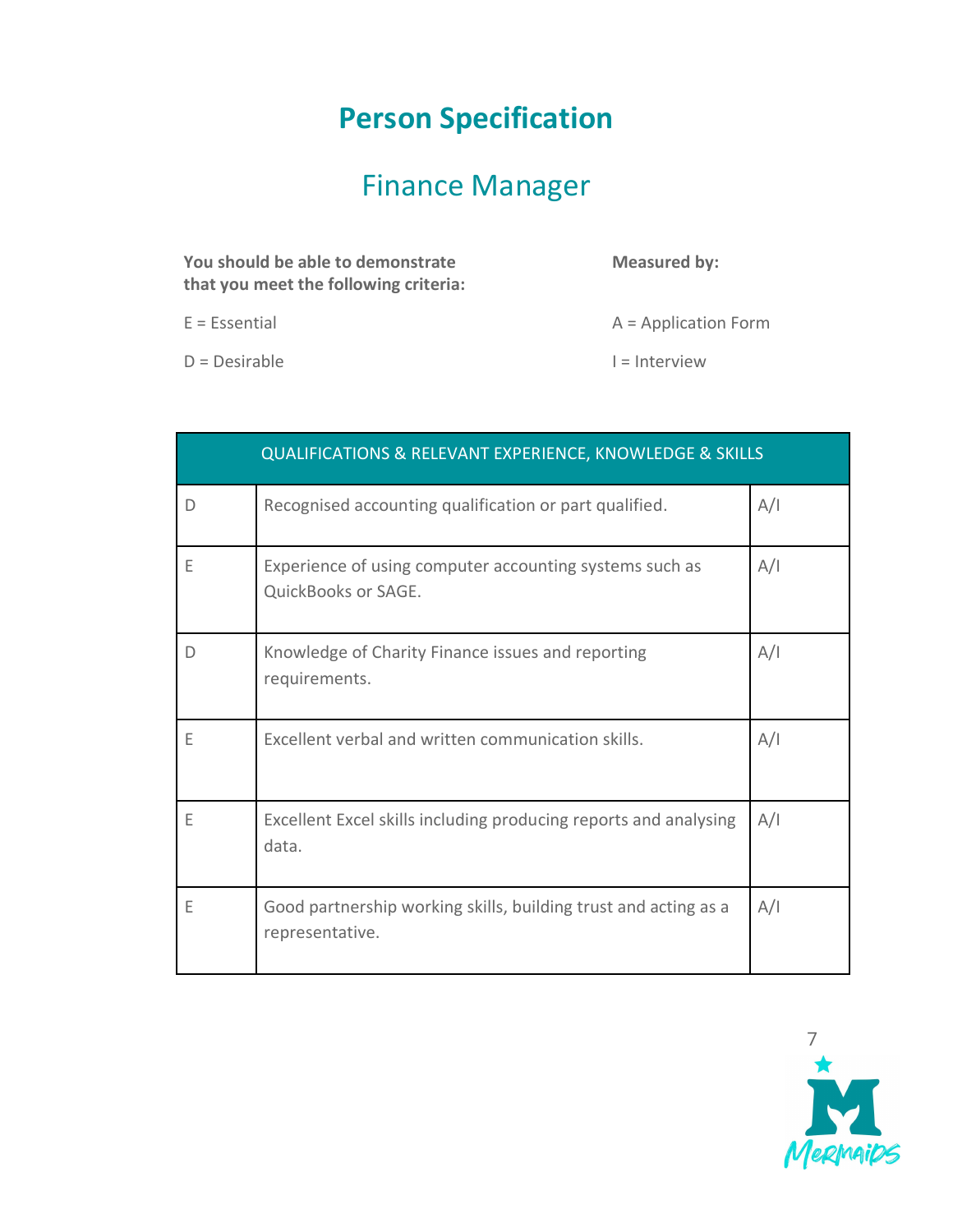| E | Excellent time management and organisational skills.                                                                                                         | A/I |
|---|--------------------------------------------------------------------------------------------------------------------------------------------------------------|-----|
| E | Experience of producing reports for senior management and<br>stakeholders.                                                                                   | A/I |
| E | Strong team player with excellent interpersonal skills, able to<br>relate appropriately to a wide range of people.                                           | A/I |
| E | Supporting others to succeed in line with Mermaids' aims and<br>objectives.                                                                                  | A/I |
| E | A good understanding of diversity, inclusion, and equality<br>issues - knowledge of transgender or gender diversity issues<br>would be particularly welcome. | A/I |
| Ε | Commitment to the aims and objectives of Mermaids.                                                                                                           | A/I |
| D | Previous line management experience.                                                                                                                         | A/I |

### Key terms

**Place of Work**: Suite 4 Tarn House, 77 The High Street, Yeadon, Leeds, LS19 7PP with the option of remote and flexible working.

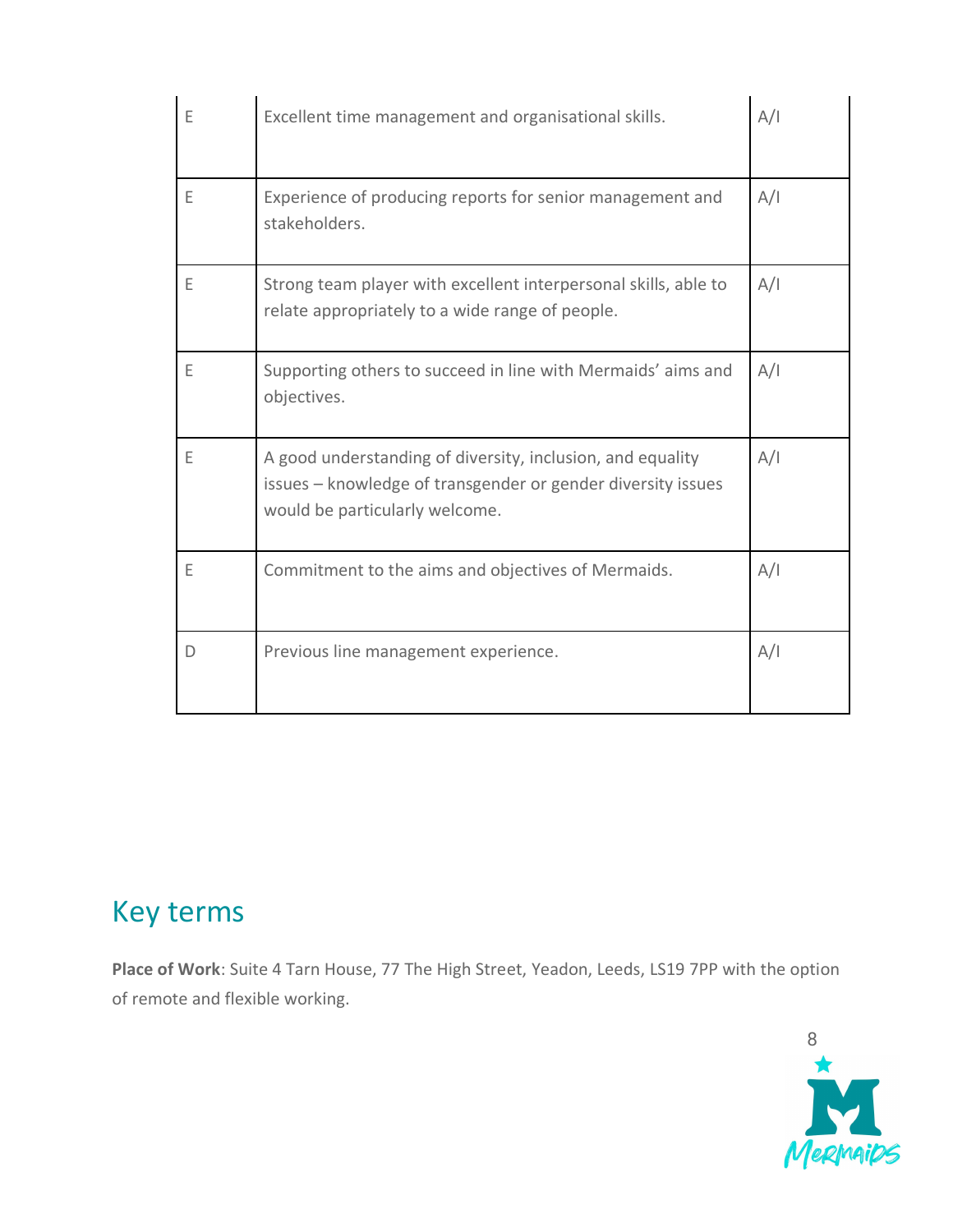**Working Week:** This is a permanent full-time position of 35 hours per week. Mermaids' normal operating hours are Monday to Friday, 9.30am to 5.30pm.

Time off in lieu will be given.

**Salary**: £30,000 to £35,000 per annum dependent upon experience.

**Annual Leave:** The full-time core holiday entitlement is 25 working days per year plus 8 Public Holidays.

**Pension:** Mermaids will contribute 6% of salary to the Mermaids pension scheme, 2% will be automatically taken from your salary as the employee contribution.

**Probation & notice:** The post is subject to a six-month probationary period. During this period, you will be entitled to receive, and are required to give, at least one weeks' notice of termination, which must be in writing. After successful completion of your probationary period you are entitled to receive, and are required to give, one months' notice of termination, which must be in writing.

Due to the nature of this role, the successful applicant will be required to pass a Disclosure and Barring Service (criminal records) check.

### The selection process

#### **How to apply**

Send your completed application form, signed privacy notice and CV to recruit@mermaidsuk.org.uk with FINANCE MANAGER in the subject title.

Please include hyperlinks in the letter to relevant material and add all social media accounts to the body of the email.

Deadline for applications: The final day for applications to be sent to us is 20 June 2022. Please